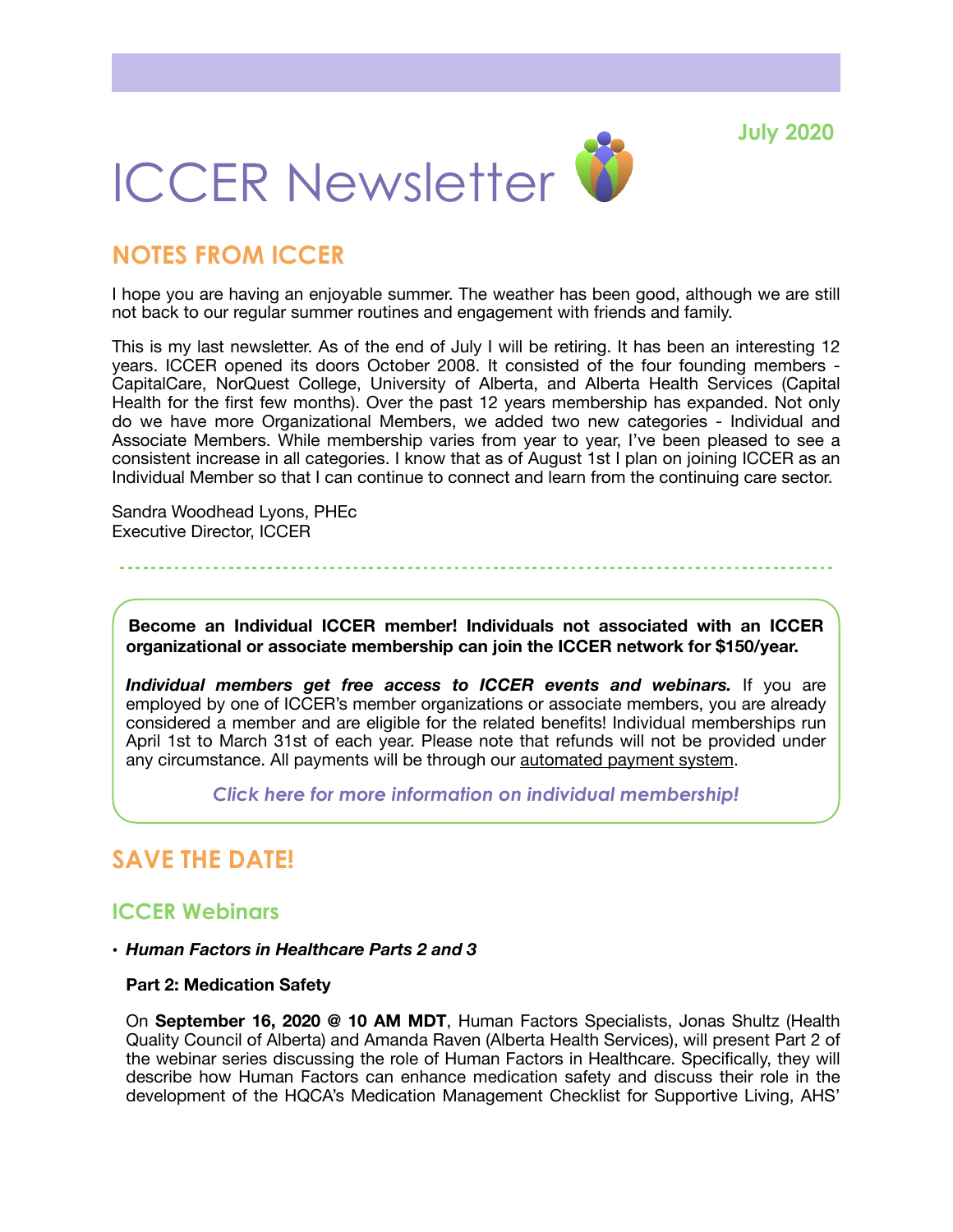Medication Room Design Guidance Document, and general principles for medication storage and labelling, as well as tracking medication errors and close calls. *Registration opening soon!* 

### **Part 3: Mock-Up Evaluations Inform CapitalCare Norwood Design**

Part 3 will be held on **October 14, 2020 @ 10 AM MDT**. Our speakers will describe how Human Factors was involved in the CapitalCare Norwood Redevelopment Project to design a variety of rooms, including resident rooms, washrooms, medication rooms, and dialysis stations. Human Factors Specialists from the HQCA and AHS conducted simulation-based mock-up evaluations with clinical staff from Norwood to test the design prior to construction. The presentation will include a project overview, description of the mock-up evaluation process, and how this influenced the final design. *Registration opening soon!* 

### **•** *MedROAD - Creating Preventative Measures via Virtual Care*

Save the date for a webinar on **October 1, 2020 @ 10 AM MDT**. Co-founders of Naiad Lab, Esmat Naikyar and Talwinder Punni, will present MedROAD, an advanced data analytics-driven virtual clinic. In seniors care communities, MedROAD is a safe and effective way to provide high-quality care to residents, lowers the cost and risk associated with on-site clinical activities, and promotes seamless delivery of care, especially during COVID-19. It's also a tool to determine who is at risk of developing different ailments and enables deployment of necessary resources and clinical care, ultimately saving time, lives, and resources. The MedROAD system enables access to remote care and monitoring of senior residents in a safe manner, ensuring physicians and specialists can provide testing and feedback through a secure server for consultation. It also helps ensure quick and efficient follow-ups as necessary while keeping staff, residents, and frontline workers safe. Using a centralized and fully integrated platform to receive personalized oversight by health professionals, the system expedites the management of assessment, triage, and monitoring of patients. *Registration opening soon!*

### **SIGN-UP FOR FUTURE EVENT INVITATIONS!**

*[Click here to](https://visitor.r20.constantcontact.com/d.jsp?llr=hnncpkfab&p=oi&m=hnncpkfab&sit=xi9oo76fb&f=5c00edb3-0b93-44a2-ae93-366821a9ae87)  [subscribe!](https://visitor.r20.constantcontact.com/d.jsp?llr=hnncpkfab&p=oi&m=hnncpkfab&sit=xi9oo76fb&f=5c00edb3-0b93-44a2-ae93-366821a9ae87)*

Receive future email invitations to ICCER events!

# **FAMILY CAREGIVER STUDY**

Researchers Dr. Hannah O'Rourke and Dr. Wendy Duggleby of the University of Alberta are studying how best to support caregivers of a person with dementia in long-term care.

Knowing these caregivers experience challenges, this study hopes to find ways to increase caregivers' self efficacy, hope, social support, and mental health. **The research team is recruiting family/friend caregivers aged 18 and older, of an older person (65 years of age and older) living with dementia in long-term care, to participate in the study.** Participants will be assigned to one of two ways of supporting caregivers and will be asked to answer questions over the phone about themselves and their care receiver. **The time commitment is approximately 2 hours over 4 months and all participants will receive a \$20 coffee gift**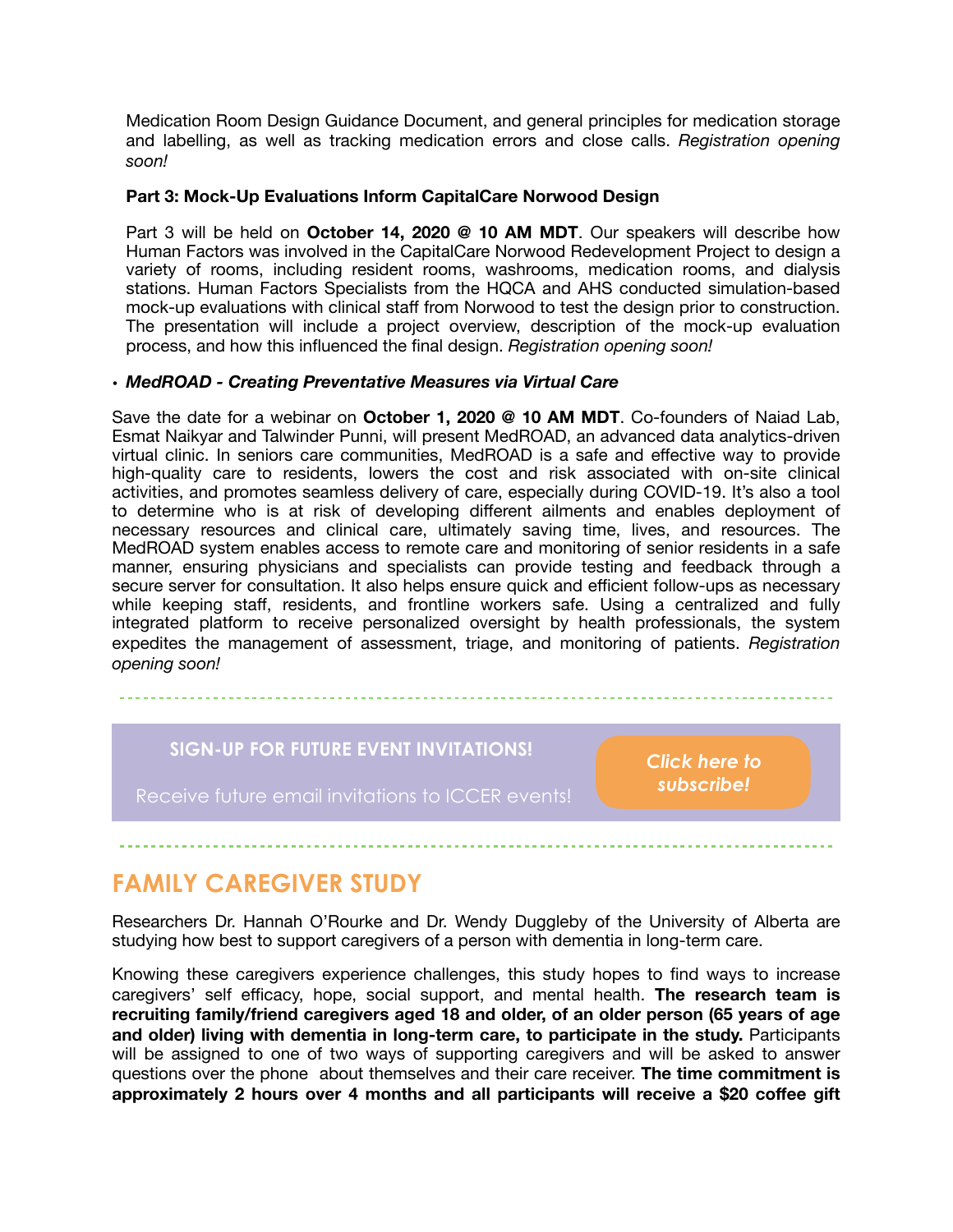**card. Please contact the research team for more information on how to promote this study to caregivers in your organization: 1-877-692-5909 or [care.support@ualberta.ca.](mailto:care.support@ualberta.ca)**

# **CONGRATULATIONS!**

ICCER members, Bethany Airdrie and Lifestyle Options Schonsee, were recently awarded \$5,300 each as part of the Canadian Foundation for Healthcare Improvement's Momentum II Challenge! The Momentum Challenge helps to support teams to sustain and spread the improvements made as part of the Embedding Palliative Approaches to Care (EPAC) collaborative. Congratulations to both teams for your continued work towards quality improvement!

## **BECOME AN ASSOCIATE MEMBER OF ICCER**

*Who is eligible for Associate Membership?* Organizations with an interest in supporting and improving continuing care in Alberta, but who are not continuing care provider organizations, post-secondary institutions, or regulatory bodies.

*What are the benefits of Associate Membership?* Benefits are similar to, but not as extensive as those for Organizational Members. Associate Members will not participate in the governance of ICCER but will receive…

- The opportunity to network and collaborate with like-minded organizations in both formal and informal ways;
- The ability for researchers and providers to discuss continuing care research needs;
- The opportunity for staff to join meaningful Communities of Practice (CoPs) in order to learn and collaborate;
- Limited free attendance to all ICCER events (unless a charge is required, in which case members pay a reduced fee);
- Pre-registration for major education events;
- Resources and information sent weekly;
- Members-only website that includes information and resources that most organizations would not otherwise be able to access; and
- The monthly e-Newsletter

*[Click here to read more on ICCER's website!](http://iccer.ca/am.html)*

## **JOIN OUR COMMUNITIES OF PRACTICE**

ICCER started a Music Care Community of Practice (CoP) in fall 2016 and since then have added a CoP for Educators and Best Practice Leads in continuing care, as well as a